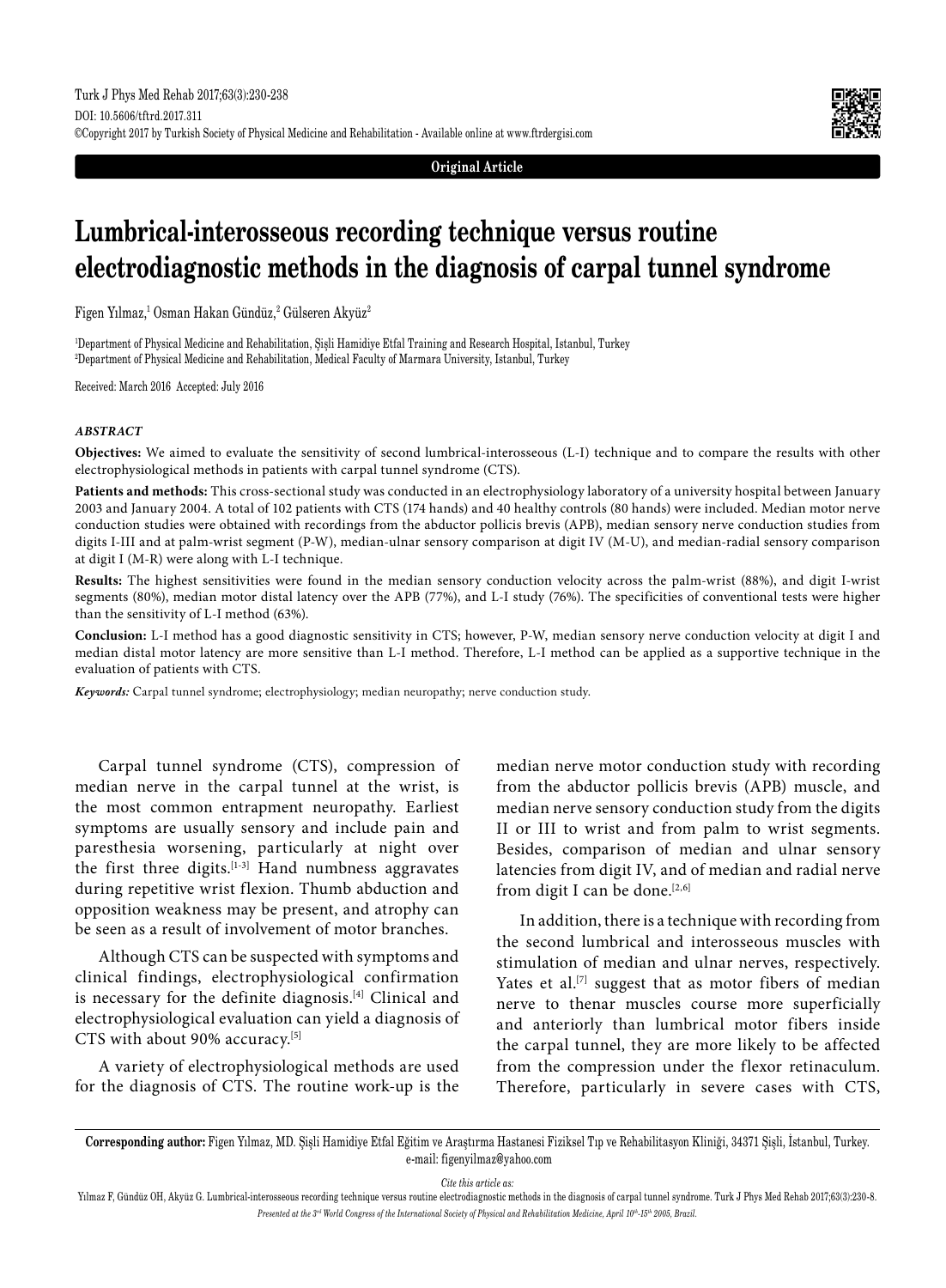motor axons innervating lumbrical muscles tend to be less traumatized. Since lumbrical responses remain intact in cases with severe CTS refractory to classical median motor and sensory stimulation, measurements of lumbrical-interosseous (L-I) latency difference may be helpful for establishing the diagnosis.[1] Additionally, this technique is relatively rapid and may decrease the number of nerve conduction tests for the diagnosis of  $CTS$ <sup>[8]</sup>

In the literature, L-I motor nerve conduction studies (NCS) performed with median-ulnar nerve stimulation were often compared with median sensory or median motor studies. In these studies, the patients were mostly severe CTS. In this study, we aimed to investigated this technique using both median sensory and motor studies in mostly mild or moderate CTS patients.

## **PATIENTS AND METHODS**

This study included the patients with the diagnosis of CTS and healthy individuals as the control group between January 2003 and January 2004. Among those referred to our laboratory, 102 patients with CTS (174 hands), having at least one of the clinical signs and who met one or more electrodiagnostic criteria mentioned below were included.

*Clinical diagnostic criteria for CTS were as follows: (i)* Pain or paresthesia over the region innervated by the median nerve, *(ii)* pain or paresthesia aggravated at night, *(iii)* loss of strength in thenar muscles, *(iv)* thenar muscle atrophy, *(v)* positive Tinel's sign, and *(vi)* positive Phalen's sign.

*Diagnostic electrophysiological criteria for CTS were as follows: (i)* abnormal median sensory nerve conduction from digit II or III to wrist, *(ii)* abnormal median sensory nerve conduction from palm to wrist, and *(iii)* prolonged median motor nerve distal latency.<sup>[2]</sup>

The control group consisted of 40 healthy volunteers (80 hands). Patients with diabetes mellitus, rheumatoid arthritis, tuberculosis, hypothyroidism, wrist trauma, polyneuropathy, and those with clinical findings suggestive of CTS were excluded from the control group.

All patients and control subjects were informed about the study and a written informed consent was obtained from each participant. The Medical Faculty of Marmara University Ethics Committe approved the study. The study was conducted in accordance with the principles of the Declaration of Helsinki.

# **Electrophysiological methods**

*The evaluation parameters in this study were as follows:* temperature at >31 °C. The instrument used was Medelec Sapphire 4 ME (Medelec Ltd., Surrey, UK).

For motor conduction studies, a bipolar percutaneous stimulator was used. Superficial recording electrodes were placed over APB (at 8 cm distance from the stimulus site), second lumbrical muscle (at 10 cm distance from stimulus site), and second interosseous muscle (at 10 cm distance from stimulus site). A ground electrode was placed between the recording and the stimulating electrodes in all electrophysiological tests.

*Filter settings were as follows:* 3 Hz-5 kHz for motor NCS and F responses; 20Hz-2kHz for sensory NCS. Sweep durations were 50 ms motor NCS and F responses and 20 ms for sensory NCS. The sensitivity was 1 mV for motor and 20  $\mu$ V for sensory NCS; and 200 µV for F responses. Supramaximal stimulation was used in motor NCS.

Motor and sensory latencies were accepted as the onset latencies. The amplitude of compound muscle action potential (CMAP) was measured between the negative and positive peaks, and the amplitude of sensory nerve action potential (SNAP) was calculated as the distance from the isoelectric line to negative peak.

#### **Statistical analysis**

Statistical analysis was performed using the NCSS 2007 program for Windows (NCSS Statistical System for Windows, Kaysville, UT, USA). Descriptive statistics were expressed in frequency, percentage, mean, and standard deviation (SD). A paired t-test was used to compare two extremities in both groups. Two independent samples t-test was used to compare CTS and control groups, while the chi-square test and Fisher's exact test was used to evaluate qualitative data. Distribution of variables was assessed using the Shapiro-Wilks test. A *p* value of <0.05 was considered statistically significant with 95% confidence interval.

To calculate the sensitivity, specificity, positive predictive value (PPV), negative predictive value (NPV), accuracy, and positive likelihood ratio (LR+), a conventional receiver operating characteristic curve was generated and the area under the curve (AUC) was calculated.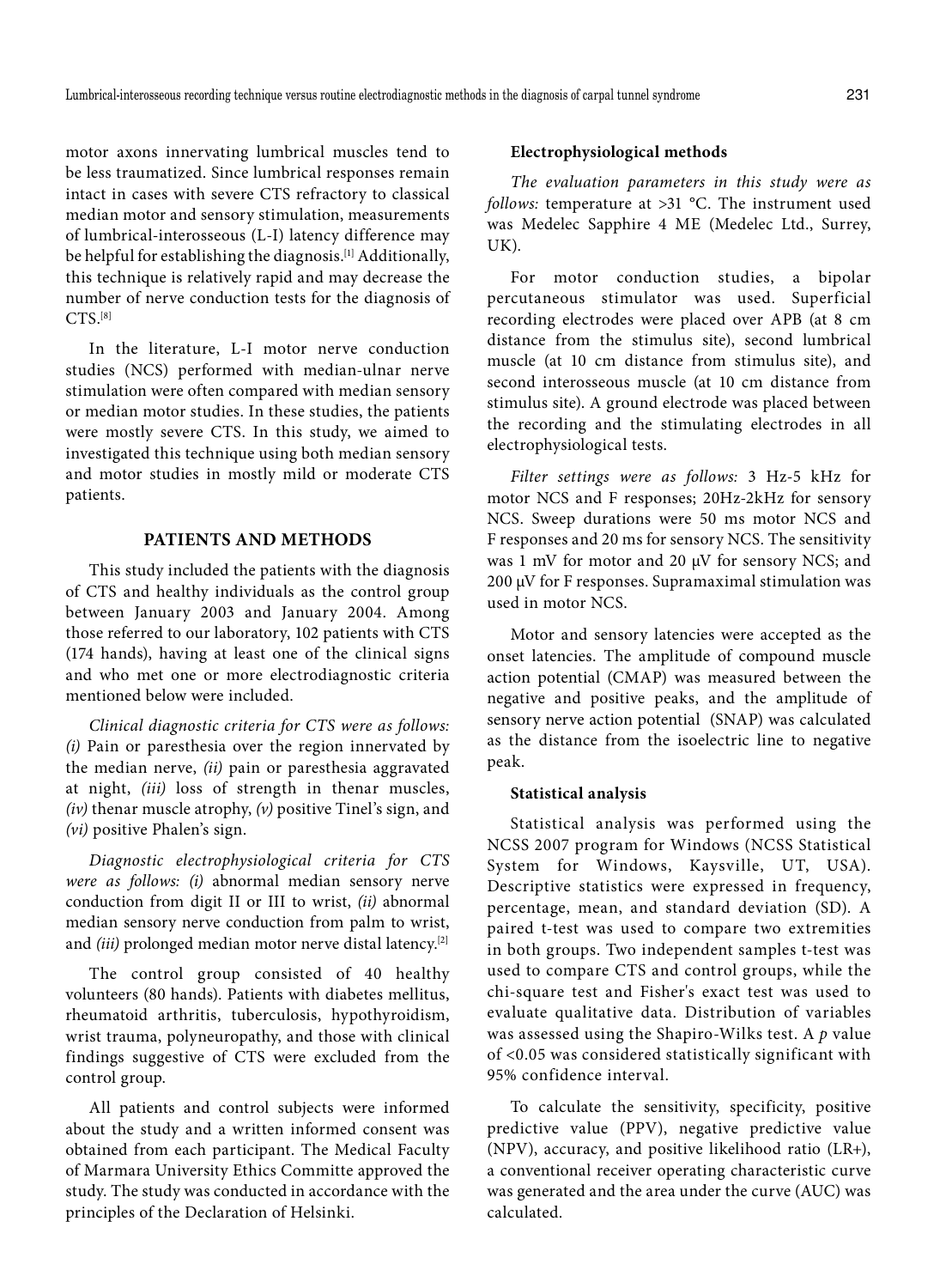### **RESULTS**

Of the study group, five patients were males and 97 patients were females with a mean age of 49.9±10.1 (range: 25 to 65) years. Of the control subjects, five were males and 35 were females with a mean age of  $48.0 \pm 14.8$  (range: 25 to 65) years. There was no significant difference between the two groups (p>0.05) p=0.144. Bilateral CTS was detected in 74 (72.5%), right CTS in 22 (21.5%), and left CTS in six patients (5.9%). Carpal tunnel syndrome was in the dominant hand in 24 patients (23.5%). According to the American Association of Neuromuscular and Electrodiagnostic Medicine (AANEM) classification, $[9]$  mild (37 hands in 21.2%), moderate (96 hands in 55.2%), and severe (41 hands in 23.6%) CTS were found in the study group.

In the CTS group, 92.5% patients had numbness at the affected region, 72.7% had a positive Tinel's sign, 55.7% had a positive Phalen's sign, 8% had thenar atrophy, 2.3% had loss of contralateral muscle strength, and 13.2% had APB weakness. All measurements ±2 standard deviation (SD) above or below the control values were considered abnormal, and diagnostic criteria for CTS were established accordingly. These values are summarized in Table 1.

According to the values obtained from CTS patients and control subjects, there were significant

**Table 1.** Normal and upper/lower limit values obtained from the control group and comparison with the carpal tunnel syndrome group

| Nerve, study (recording)                                     |                                                             |                 | Control group      | CTS group       |                  |
|--------------------------------------------------------------|-------------------------------------------------------------|-----------------|--------------------|-----------------|------------------|
|                                                              | Parameter                                                   | Mean±SD         | Upper/lower limit* | $Mean \pm SD$   | $\boldsymbol{p}$ |
| Median motor APB                                             | Distal latency (ms)                                         | $3.1 \pm 0.4$   | >3.78              | $4.5 \pm 1.1$   | $0.0001\dagger$  |
|                                                              | CMAP amplitude (mV)                                         | $10.1 \pm 3.0$  | < 4.05             | $9.3 \pm 6.2$   | 0.426            |
|                                                              | CV(m/s)                                                     | 59.7±4.5        | < 50.73            | $56.3 \pm 7.2$  | $0.0001\dagger$  |
|                                                              | Min F latency (ms)                                          | $25.0 \pm 1.4$  | >27.81             | $27.7 \pm 2.9$  | $0.0001\dagger$  |
| Median motor (2 <sup>nd</sup> lumbrical)                     | Latency (ms)                                                | $3.2 \pm 0.3$   | >3.86              | $4.6 \pm 1.4$   | $0.0001\dagger$  |
|                                                              | CMAP amplitude (mV)                                         | $3.2 \pm 1.2$   | < 0.75             | $2.2 \pm 1.4$   | $0.0001\dagger$  |
| Ulnar motor $(2nd$ interosseus)                              | Latency (ms)                                                | $3.1 \pm 0.3$   | >3.62              | $3.2 \pm 0.3$   | $0.001\dagger$   |
|                                                              | CMAP amplitude (mV)                                         | $8.3 \pm 1.9$   | <4.57              | $7.7 \pm 1.9$   | $0.016\dagger$   |
| Median-ulnar (lumbrical-interossei)                          | Lumbrical-interossei motor<br>latency difference (L-I) (Ms) | $0.1 + 0.2$     | >0.60              | $1.4 \pm 1.3$   | $0.0001\dagger$  |
| Ulnar motor (ADM)                                            | Distal latency (ms)                                         | $2.4 \pm 0.3$   | >2.86              | $2.4 \pm 0.3$   | 0.142            |
|                                                              | CMAP amplitude (mV)                                         | $9.1 \pm 2.3$   | < 4.57             | $8.5 \pm 2.5$   | $0.043\dagger$   |
|                                                              | CV (m/s) (forearm)                                          | $67.5 \pm 5.0$  | < 57.42            | $65.0 \pm 5.5$  | $0.004\dagger$   |
|                                                              | Min F latency (ms)                                          | $24.5 \pm 1.3$  | >27.17             | $24.8 \pm 1.8$  | 0.140            |
| Median sensory (digit IV) (13 cm)                            | Amplitude (µV)                                              | $23.3 \pm 8.2$  | < 6.98             | $18.0 \pm 9.1$  | $0.0001\dagger$  |
|                                                              | CV(m/s)                                                     | $52.0 \pm 7.1$  | >37.67             | $46.6 \pm 10.5$ | $0.0001\dagger$  |
| Median sensory (digit III) (13 cm)                           | Amplitude $(\mu V)$                                         | $39.5 \pm 12.8$ | <13.79             | $26.2 \pm 13.7$ | $0.0001\dagger$  |
|                                                              | CV(m/s)                                                     | $51.9 \pm 5.9$  | >40.09             | $38.8 \pm 7.1$  | $0.0001\dagger$  |
| Median sensory (digit II) (13 cm)                            | Amplitude $(\mu V)$                                         | $38.8 \pm 14.1$ | < 10.62            | $28.0 \pm 14.3$ | $0.0001\dagger$  |
|                                                              | CV(m/s)                                                     | $52.3 \pm 6.0$  | $<$ 40.36          | $39.5 \pm 6.7$  | $0.0001\dagger$  |
| Median sensory (digit I) (10 cm)                             | Amplitude (µV)                                              | $46.9 \pm 17.1$ | <12.65             | $26.6 \pm 16.1$ | $0.0001\dagger$  |
|                                                              | CV(m/s)                                                     | $47.3 \pm 4.9$  | $<$ 39.95          | $34.1 \pm 6.8$  | $0.0001\dagger$  |
| Median sensory (palm-wrist) (7 cm)                           | Amplitude $(\mu V)$                                         | 34.7±13.6       | < 7.41             | $21.6 \pm 10.3$ | $0.0001\dagger$  |
|                                                              | CV(m/s)                                                     | $46.5 \pm 4.9$  | $<$ 36.76          | $31.2 \pm 5.8$  | $0.0001\dagger$  |
| Radial sensory (digit I) (10 cm)                             | Amplitude $(\mu V)$                                         | $15.8 \pm 6.0$  | < 3.87             | $12.4 \pm 5.6$  | $0.0001\dagger$  |
|                                                              | CV(m/s)                                                     | $49.6 \pm 4.8$  | $<$ 39.95          | $48.4{\pm}6.4$  | 0.137            |
| Ulnar sensory (digit IV) (13 cm)                             | Amplitude $(\mu V)$                                         | $27.1 \pm 10.8$ | < 5.54             | $26.8 \pm 10.5$ | 0.262            |
|                                                              | CV(m/s)                                                     | $55.5 \pm 5.3$  | $<$ 45.01          | $54.1 \pm 5.6$  | $0.027\dagger$   |
| Ulnar sensory (digit V) (11 cm)                              | Amplitude $(\mu V)$                                         | $37.1 \pm 12.3$ | <12.51             | 37.9±11.9       | 0.888            |
|                                                              | CV(m/s)                                                     | $51.8 \pm 4.9$  | $<$ 42.04          | $51.3 \pm 4.6$  | 0.133            |
| Median-ulnar sensory latency<br>difference at digit IV (M-U) | (ms)                                                        | $0.2 \pm 0.4$   | >0.89              | $0.5 + 0.7$     | $0.0001\dagger$  |
| Median-radial sensory latency<br>difference at digit I (M-R) | (ms)                                                        | $0.1 \pm 0.3$   | >0.60              | $1.0 + 0.7$     | $0.0001\dagger$  |

CTS: Carpal tunnel syndrome; SD: Standard deviation; \* ±2 SD values; APB: Abductor pollicis brevis; CMAP: Compound muscle action potential; CV: Conduction velocity; ADM: Abductor digiti minimi; †: p<0,05 statistically significant; Two independent samples t-test.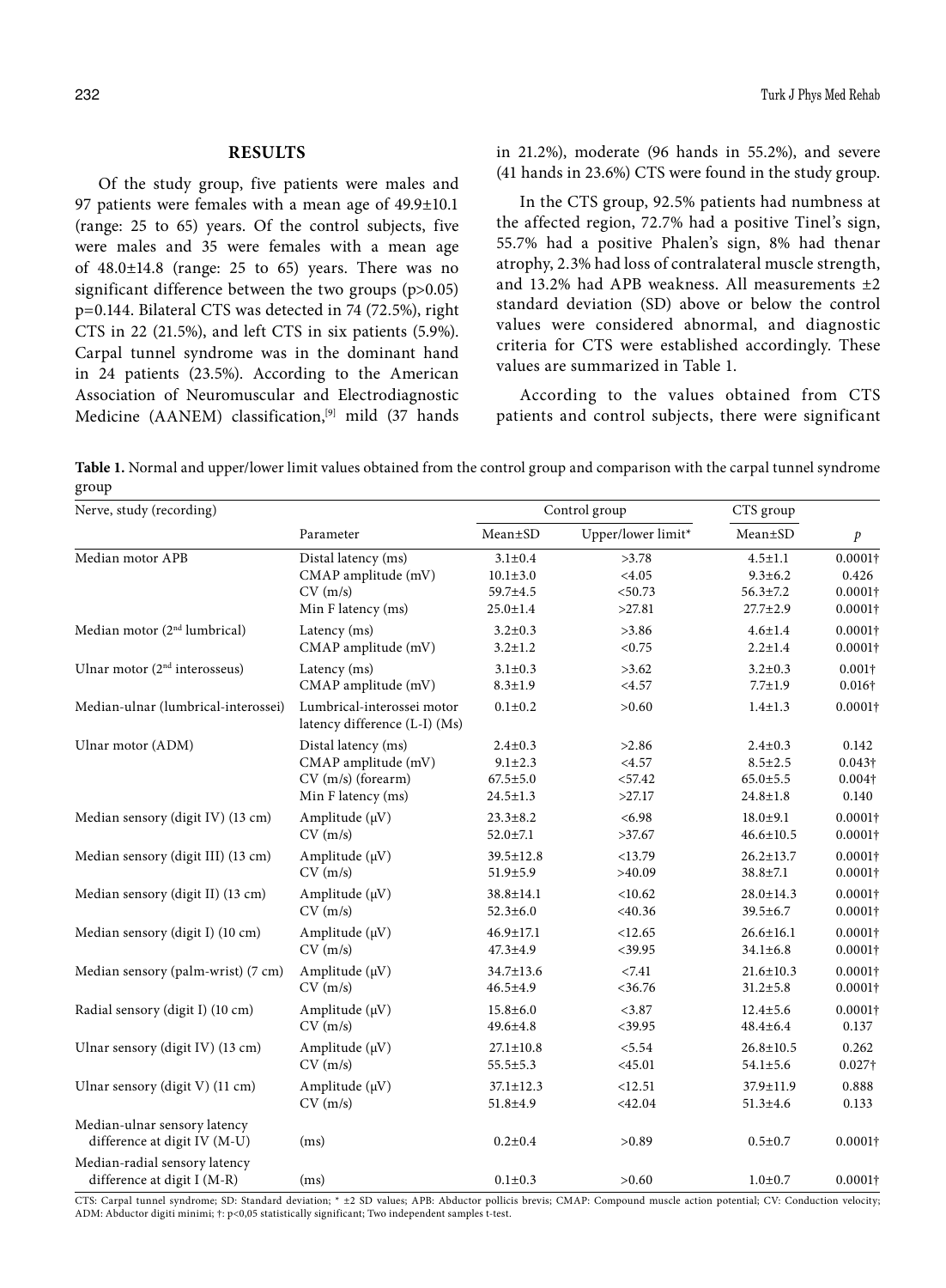| of electrodiagnostic methods                   |             |             |            |            |          |      |            |                 |
|------------------------------------------------|-------------|-------------|------------|------------|----------|------|------------|-----------------|
|                                                | Sensitivity | Specificity | <b>PPV</b> | <b>NPV</b> | Accuracy | LR   | <b>AUC</b> | 95% CI          |
| Median motor distal latency APB                | 0.77        | 0.99        | 0.99       | 0.64       | 0.83     | 2.70 | 0.957      | 0.912-0.992     |
| Median digit II-wrist sensory CV               | 0.64        | 0.97        | 0.98       | 0.52       | 0.83     | 2.66 | 0.940      | 0.874-0.975     |
| Median digit III-wrist sensory CV              | 0.75        | 0.96        | 0.98       | 0.60       | 0.77     | 2.25 | 0.934      | $0.838 - 0.955$ |
| Median palm-wrist sensory CV                   | 0.88        | 0.97        | 0.99       | 0.76       | 0.81     | 2.46 | 0.963      | 0.893-0.986     |
| Lumbrical interossei motor latency             |             |             |            |            |          |      |            |                 |
| difference $(L-I)$                             | 0.76        | 0.63        | 0.82       | 0.54       | 0.82     | 1.20 | 0.842      | 0.727-0.894     |
| Median digit IV latency ulnar digit IV latency | 0.60        | 0.73        | 0.83       | 0.45       | 0.54     | 1.75 | 0.671      | 0.546-0.789     |
| Median digit I latency-radial digit I latency  | 0.76        | 0.55        | 0.79       | 0.51       | 0.79     | 1.23 | 0.926      | 0.896-0.957     |

Table 2. Sensitivities, specificities, positive and negative predictive, accuracy and likelihood ratio values according  $\pm 2$  SD values of electrodiagnostic methods

PPV: Positive predictive value; NPV: Negative predictive value; LR: Likelihood ratio; AUC: Area under ROC curve; CI: Confidence interval; APB: Abductor pollicis brevis; CV: Conduction velocity.

differences in the median motor distal latency (MDL), median minimum F responses, L-I, M-U, M-R, digit I, II, III and palm-wrist (median nerve) latencies, amplitudes, and conduction velocities (p<0.0001) (Table 1).

On the other hand, there was no significant difference in the ulnar nerve digit V sensory latencies, amplitudes, ulnar nerve distal motor latencies, and ulnar nerve minimum F responses between the CTS patients and control group (p>0.05). Although ulnar nerve conduction velocities in the control group across the wrist-posterior cubital region were significantly lower than those of CTS patients, conduction velocities of both groups were within normal limits.

Sensitivities, specificities, PPV, NPV, accuracy, LR+ and AUC values of the aforementioned diagnostic tests for CTS are given in Table 2. The highest sensitivities were found in the median sensory nerve conduction velocity across the palmwrist, and digit I-wrist segments, median motor distal latency over the APB muscle, and L-I study. The highest accuracies were found in the median motor distal latency over the APB muscle, L-I study and median sensory nerve conduction velocity across the palm-wrist. Specificities of the conventional

|                                        | Control group    |                  | CTS group       |                |      |               |                  |
|----------------------------------------|------------------|------------------|-----------------|----------------|------|---------------|------------------|
|                                        | $\mathbf n$      | $\%$             | Mean±SD         | n              | $\%$ | $Mean \pm SD$ | $\boldsymbol{p}$ |
| Age (year)                             |                  |                  | $48.0 \pm 14.8$ |                |      | 49.9±10.1     |                  |
| Sex                                    |                  |                  |                 |                |      |               | 0.144            |
| Male                                   | 5                |                  |                 | 5              |      |               |                  |
| Female                                 | 35               |                  |                 | 97             |      |               |                  |
| Numbness                               |                  |                  |                 |                |      |               |                  |
| $\left( -\right)$                      | 80               | 100              |                 | 13             | 7.5  |               | 0.0001           |
| $(+)$                                  | $\mathbf{0}$     | $\boldsymbol{0}$ |                 | 161            | 92.5 |               |                  |
| Tinnel +                               |                  |                  |                 |                |      |               |                  |
| $(-)$                                  | 80               | 100              |                 | 48             | 27.6 |               | 0.0001           |
| $(+)$                                  | $\mathbf{0}$     | $\boldsymbol{0}$ |                 | 126            | 72.4 |               |                  |
| Phalen +                               |                  |                  |                 |                |      |               |                  |
| $(-)$                                  | 80               | 100              |                 | 78             | 44.8 |               | 0.0001           |
| $(+)$                                  | $\mathbf{0}$     | $\mathbf{0}$     |                 | 96             | 55.2 |               |                  |
| Atrophy +                              |                  |                  |                 |                |      |               |                  |
| $(-)$                                  | 80               | $00\,$           |                 | 160            | 92   |               | 0.006            |
| $(+)$                                  | $\mathbf{0}$     | $\boldsymbol{0}$ |                 | 14             | 8    |               |                  |
| Strength of oppozition +               |                  |                  |                 |                |      |               |                  |
| $\overline{\mathbf{4}}$                | $\mathbf{0}$     | $\mathbf{0}$     |                 | $\overline{4}$ | 2.3  |               | 0.311            |
| 5                                      | 80               | 100              |                 | 170            | 97.7 |               |                  |
| Strength of abductor pollicis brevis + |                  |                  |                 |                |      |               |                  |
| $\boldsymbol{2}$                       | $\boldsymbol{0}$ | $\boldsymbol{0}$ |                 | 3              | 1.7  |               |                  |
| $\overline{\mathbf{3}}$                | $\mathbf{0}$     | $\boldsymbol{0}$ |                 | $\overline{4}$ | 2.3  |               |                  |
| $\overline{\mathbf{4}}$                | $\mathbf{0}$     | $\mathbf{0}$     |                 | 16             | 9.2  |               | $\chi^2$ :10.21  |
| 5                                      | 80               | 100              |                 | 151            | 86.8 |               | < 0.05           |

**Table 3.** Demographic and clinic results of control and carpal tunnel syndrome groups

CTS: Carpal tunnel syndrome; SD: Standard deviation; +Fisher's Exact test.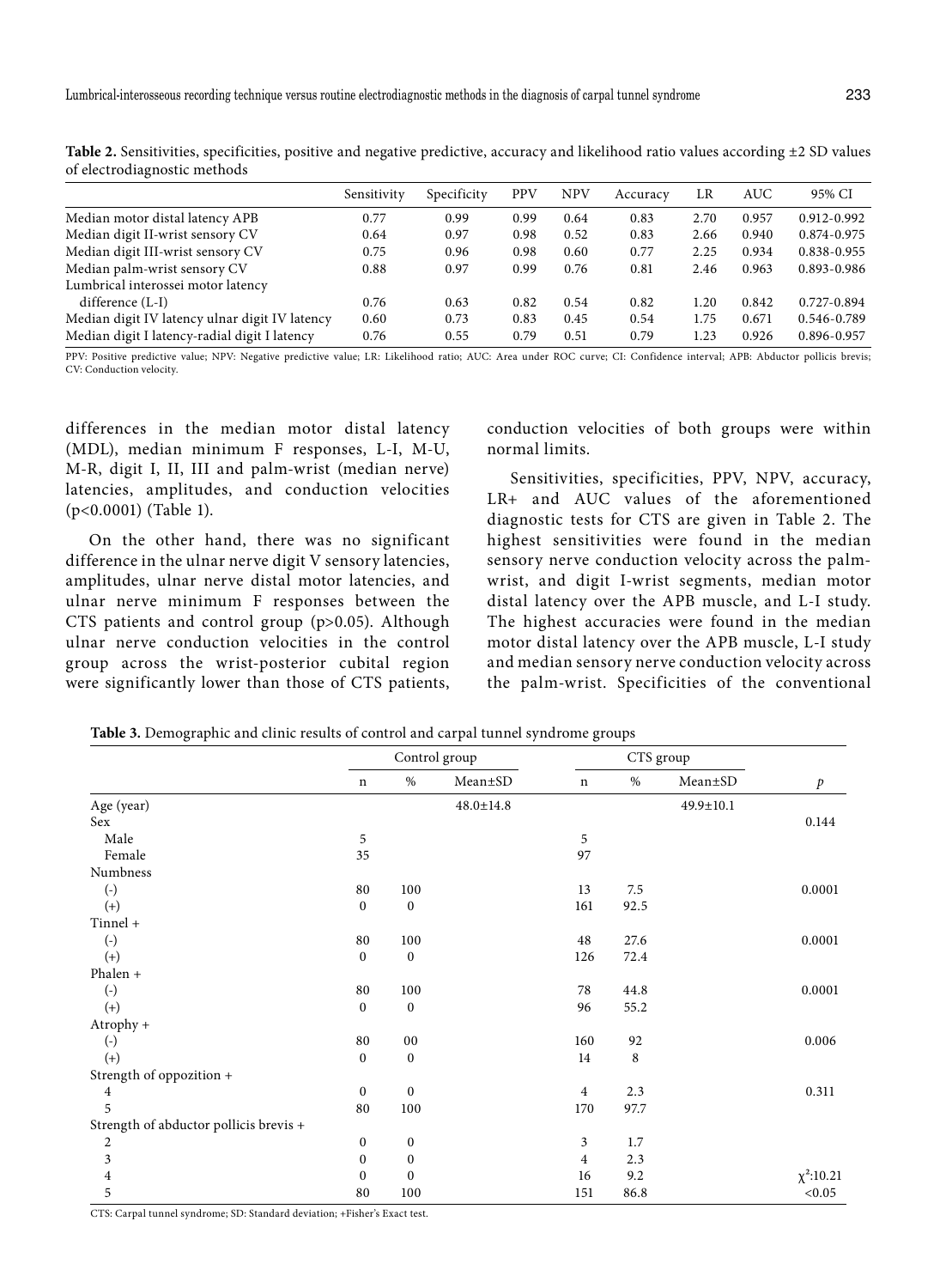|                                    | Left            | Right           |         |       |
|------------------------------------|-----------------|-----------------|---------|-------|
|                                    | Mean±SD         | $Mean \pm SD$   | t       | p     |
| Median motor APB                   |                 |                 |         |       |
| Distal latency (ms)                | $3.0 \pm 0.4$   | $3.0 \pm 0.3$   | 0.16    | 0.853 |
| CMAP amplitude (mV)                | $9.3 \pm 2.5$   | $10.5 \pm 3.5$  | $-1.46$ | 0.145 |
| CV(m/s)                            | $60.4 \pm 5.8$  | $59.4 \pm 3.3$  | 0.98    | 0.332 |
| Min F latency (ms)                 | $24.8 \pm 1.4$  | $25.0 \pm 1.3$  | $-0.76$ | 0.457 |
| Median motor second lumbrical      |                 |                 |         |       |
| Latency (ms)                       | $3.2 \pm 0.3$   | $3.2 \pm 0.4$   | $-0.01$ | 0.916 |
| CMAP amplitude (mV)                | $3.2 \pm 1.4$   | $3.1 \pm 1.1$   | 0.37    | 0.736 |
| Ulnar motor second interosseous    |                 |                 |         |       |
| Latency (ms)                       | $3.1 \pm 0.3$   | $3.0 \pm 0.3$   | 0.40    | 0.783 |
| CMAP amplitude (mV)                | $8.3 \pm 2.1$   | $8.4 \pm 1.9$   | $-0.12$ | 0.907 |
| Ulnar motor                        |                 |                 |         |       |
| Distal latency (ms)                | $2.3 \pm 0.3$   | $2.4 \pm 0.3$   | $-0.17$ | 0.814 |
| CMAP amplitude (mV)                | $9.5 \pm 2.3$   | $9.1 \pm 2.5$   | 0.61    | 0.489 |
| $CV$ (m/s) (forearm)               | $67.6 \pm 5.3$  | $66.9 \pm 5.3$  | 0.59    | 0.495 |
| Min F latency (ms)                 | $24.4 \pm 1.5$  | $24.4 \pm 1.3$  | $-0.20$ | 0.853 |
| Median sensory digit 4             |                 |                 |         |       |
| Amplitude $(\mu V)$                | $25.1 \pm 7.9$  | $23.7 \pm 7.8$  | 0.69    | 0.548 |
| CV(m/s)                            | $54.1 \pm 7.2$  | $52.4 \pm 5.8$  | 1.05    | 0.313 |
| Median sensory digit 3             |                 |                 |         |       |
| Amplitude $(\mu V)$                | $42.7 \pm 12.4$ | 38.5±12.6       | 1.40    | 0.188 |
| CV(m/s)                            | $52.8 \pm 5.0$  | $53.0 \pm 6.0$  | $-0.20$ | 0.804 |
| Median sensory digit 2             |                 |                 |         |       |
| Amplitude $(\mu V)$                | $42.5 \pm 14.0$ | 38.9±13.5       | 1.24    | 0.221 |
| CV(m/s)                            | 53.7±5.9        | $52.9 \pm 5.7$  | 0.60    | 0.496 |
| Median sensory digit 1             |                 |                 |         |       |
| Amplitude $(\mu V)$                | $49.2 \pm 16.8$ | 48.9±16.4       | 0.08    | 0.941 |
| CV(m/s)                            | $47.9 \pm 4.8$  | 47.9±4.7        | 0.00    | 0.998 |
| Median sens. palm-wrist            |                 |                 |         |       |
|                                    |                 |                 | $-0.11$ | 0.907 |
| Amplitude $(\mu V)$<br>CV(m/s)     | $35.1 \pm 13.0$ | $35.4 \pm 13.8$ | 0.88    | 0.421 |
|                                    | $47.3 \pm 5.7$  | $46.4 \pm 4.1$  |         |       |
| Radial sensory digit 1             |                 |                 |         |       |
| Amplitude $(\mu V)$                | $17.0 \pm 5.8$  | $15.6 \pm 6.4$  | 1.04    | 0.310 |
| CV(m/s)                            | $50.3 \pm 5.4$  | $49.1 \pm 4.5$  | 0.93    | 0.335 |
| Ulnar sensory digit 4              |                 |                 |         |       |
| Amplitude $(\mu V)$                | $29.5 \pm 9.9$  | $27.6 \pm 10.9$ | 0.71    | 0.489 |
| CV(m/s)                            | $56.2 \pm 6.0$  | $55.5 \pm 4.6$  | 0.51    | 0.635 |
| Ulnar sensory digit 5              |                 |                 |         |       |
| Amplitude $(\mu V)$                | 39.2±12.3       | $37.3 \pm 12.1$ | 0.66    | 0.545 |
| CV(m/s)                            | $51.9 \pm 3.8$  | $52.7 \pm 5.7$  | $-0.72$ | 0.489 |
| Lumbrical-interossei motor latency |                 |                 |         |       |
| difference (L-I)                   | $0.1 \pm 0.2$   | $0.1 \pm 0.2$   | $-0.50$ | 0.635 |
| Median-ulnar sensory latency       |                 |                 |         |       |
| difference at digit 4 (M-U)        | $0.1 \pm 0.3$   | $0.1 \pm 0.3$   | $-0.20$ | 0.853 |
| Median-radial sensory latency      |                 |                 |         |       |
| difference at digit 1 (M-R)        | $0.1 \pm 0.3$   | $0.1 \pm 0.2$   | 0.75    | >0.05 |

**Table 4.** Comparison of right-left hand for all of the patient and control subjects

1al; CV: Conduction velocity.

tests were usually higher than that of L-I technique (63%).

# **DISCUSSION**

Carpal tunnel syndrome is the most common entrapment neuropathy referred to electromyography laboratories. It is more prevalent in women.<sup>[2,10,11]</sup> Several studies have shown different ages for the onset of CTS ranging between 45.2 and 51 years.[11-14] In our study, female patients predominated (95.1%) with a mean age of 49.9±10.1 years. In many studies, CTS has been more commonly reported in women.<sup>[15-17]</sup>

Carpal tunnel syndrome initially affects the dominant hand and, then, involves the contralateral hand. Bilateral involvement was reported in 46.1 to  $62\%$  of the cases.<sup>[18,19]</sup> In a study conducted by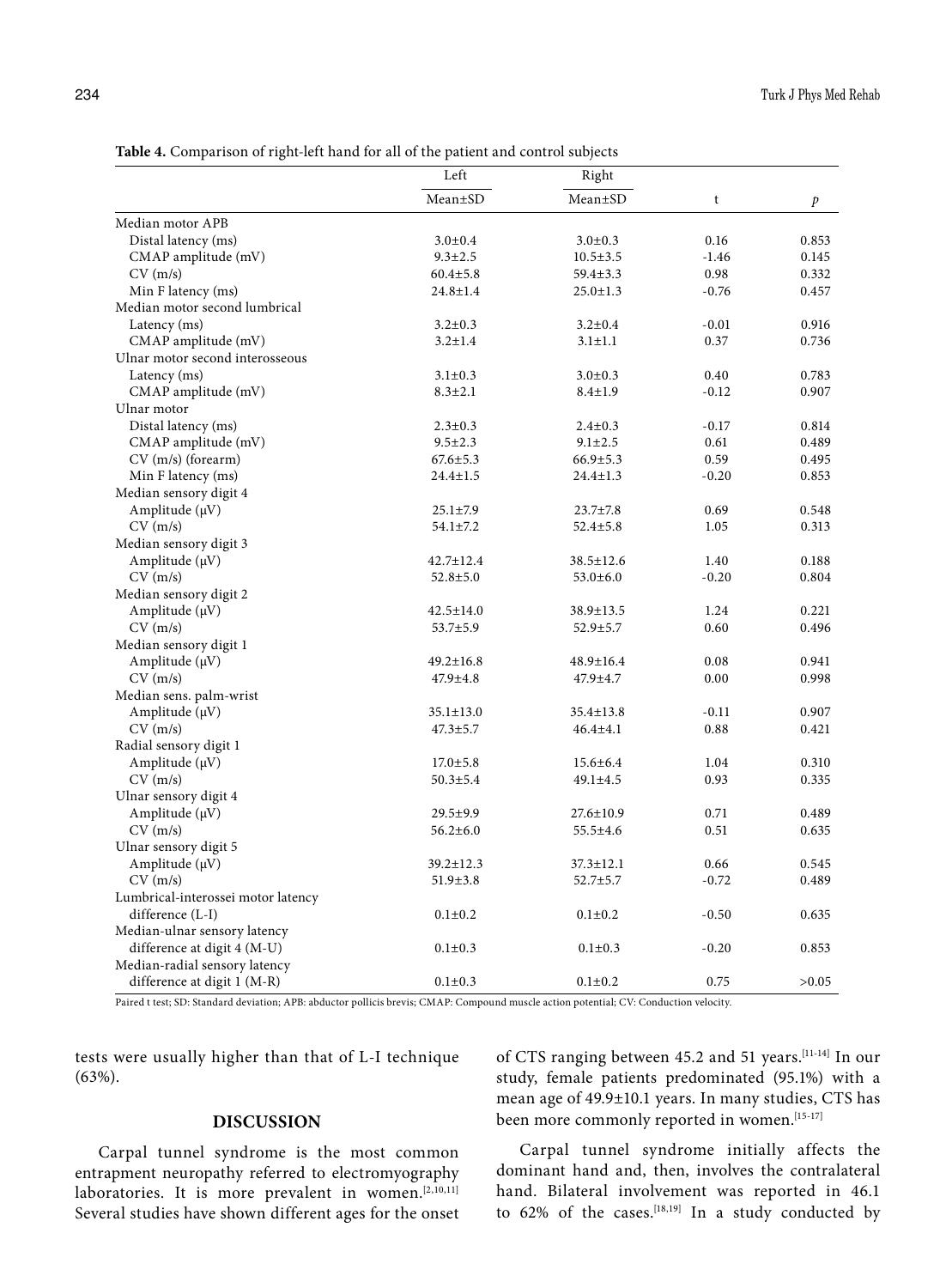Aydin et al.,<sup>[14]</sup> the mean age for bilateral and dominant hand involvements were 64.5 and 23.5%, respectively. In our study, we found a higher ratio of bilateral CTS (72.5%), and 23.5% of CTS cases were diagnosed in the dominant side.

Simpson<sup>[20]</sup> was the first to describe the use of median nerve motor conduction studies as a diagnostic tool in CTS in 1956. Later, Thomas<sup>[3]</sup> confirmed the Simpson's<sup>[20]</sup> assumption. Prolongation of median nerve motor distal latencies reportedly varied between 29 and 81% in the literature.<sup>[21]</sup> In our control group, the median nerve motor distal latencies above 3.78 ms were considered abnormal (>2 SD above the mean value). In our study group, the mean median nerve motor distal latency was 4.53 ms. In another study, the corresponding values were 3.90 ms and 4.64 ms.<sup>[22]</sup> In the aforementioned study, the sensitivity and specificity of measurements of the median nerve motor distal latencies were 78.2% and >99%, respectively. We found similar values (75 and 99%, respectively) in our study. Preston and Logigian<sup>[23]</sup> also reported 54% sensitivity of measurements of the median nerve motor distal latency. In their study, Aydin et al.<sup>[14]</sup> found prolongation of median nerve motor distal latency in approximately 48.6% of their cases, and the mean median nerve motor distal latency was 4.28 ms.

The comparative evaluation of the recordings from the second lumbrical muscles for median distal motor latencies and ulnar distal motor latencies obtained from the interosseous muscles is another technique assessing the sensitivity of motor NCS.<sup>[23,24]</sup> It has been shown that motor fibers innervating the thenar muscles are relatively protected, compared to motor branches of the lumbrical muscles.[7] In this technique, nerves are stimulated within the same distance used in classical methods. They are obtained from both muscles using a recording electrode placed immediately lateral to the mid-point of third metacarpal head.<sup>[23]</sup> A difference of  $>0.4$  ms between the median and ulnar latencies recorded from the second lumbrical and interosseous muscles is considered significant.[9]

In our control group, L-I difference values above 0.60 ms were accepted abnormal. In our study, the cut-off value for the L-I latency difference was >0.5 ms. In our CTS group, the mean difference was found to be 1.40 ms, whereas it was 0.12 ms in the control group, indicating a significant difference between the two groups (p<0.001) (Table 1).

Boonyapisit et al.<sup>[10]</sup> reported 6.0 ms for mean L-I value in their severe CTS group, and found the sensitivity of L-I method as 92.8%. In addition, Kodama et al.<sup>[25]</sup> found the sensitivity of L-I method to be 92%. In our study, we found the sensitivity and specificity of this method to be 76% and 63%, respectively. Preston and Logigan<sup>[23]</sup> reported the sensitivity of L-I technique as 95%. In another study in patients with mild CTS, Preston et al.<sup>[24]</sup> reported 88% sensitivity for this method.

Furthermore, Ozben et al.<sup>[26]</sup> found the sensitivity to be 89.4% and specificity to be 84.4% with a cut-off value of ≥0.5 in their study. However, based on a cutoff value of >0.5 for L-I latency difference, sensitivity and specificity were 86.9% and 91.3%, respectively. The authors, finally, concluded that this technique could be used as a quick and simple technique in very severe CTS cases, providing extra information.

On the other hand, Argyriou et al.<sup>[27]</sup> reported the second L-I comparison method to be very sensitive to diagnose CTS in mild CTS cases. Banach et al.<sup>[28]</sup> also found that there was a strong correlation between the diagnosis of CTS and L-I test, compared to other standardized tests.

Generally accepted consensus for the electrodiagnosis of CTS is that median nerve sensory conduction studies are more sensitive than motor conduction methods.<sup>[12,21]</sup> In 63 to 97.8% of patients with CTS, abnormal sensory nerve conduction results across the digit-wrist segment have been issued.<sup>[2]</sup> The most frequently seen abnormality in the digit-wrist segment is the absence of compound nerve action potentials (CNAPs). Delayed sensory nerve conduction velocity or prolonged sensory latencies rank second in incidence.[2]

In a study performed in 55 hands, Macdonell et al.<sup>[29]</sup> reported that the most prominent slowing in median nerve sensory conduction velocity examinations in CTS was seen in digit I, while minimal delay was noted during digit II recordings . In another study conducted in 375 symptomatic hands, the recordings for sensory nerve conduction velocities were abnormal for all hands in 92% of digit III, 80% of digit II, and 64% of digit I, respectively.<sup>[30]</sup> In an antidromic sensory conduction study performed in 59 patients with mild CTS demonstrated that recordings for digit I were the most sensitive measurements in the detection of decelerations in focal sensory nerve conduction velocities across wrists.[31]

In addition, Aydin et al.<sup>[14]</sup> found a significant slowing in conduction velocities during the median sensory NCS across digit I (95.4%), digit III (88%), and digit II in decreasing order of frequency.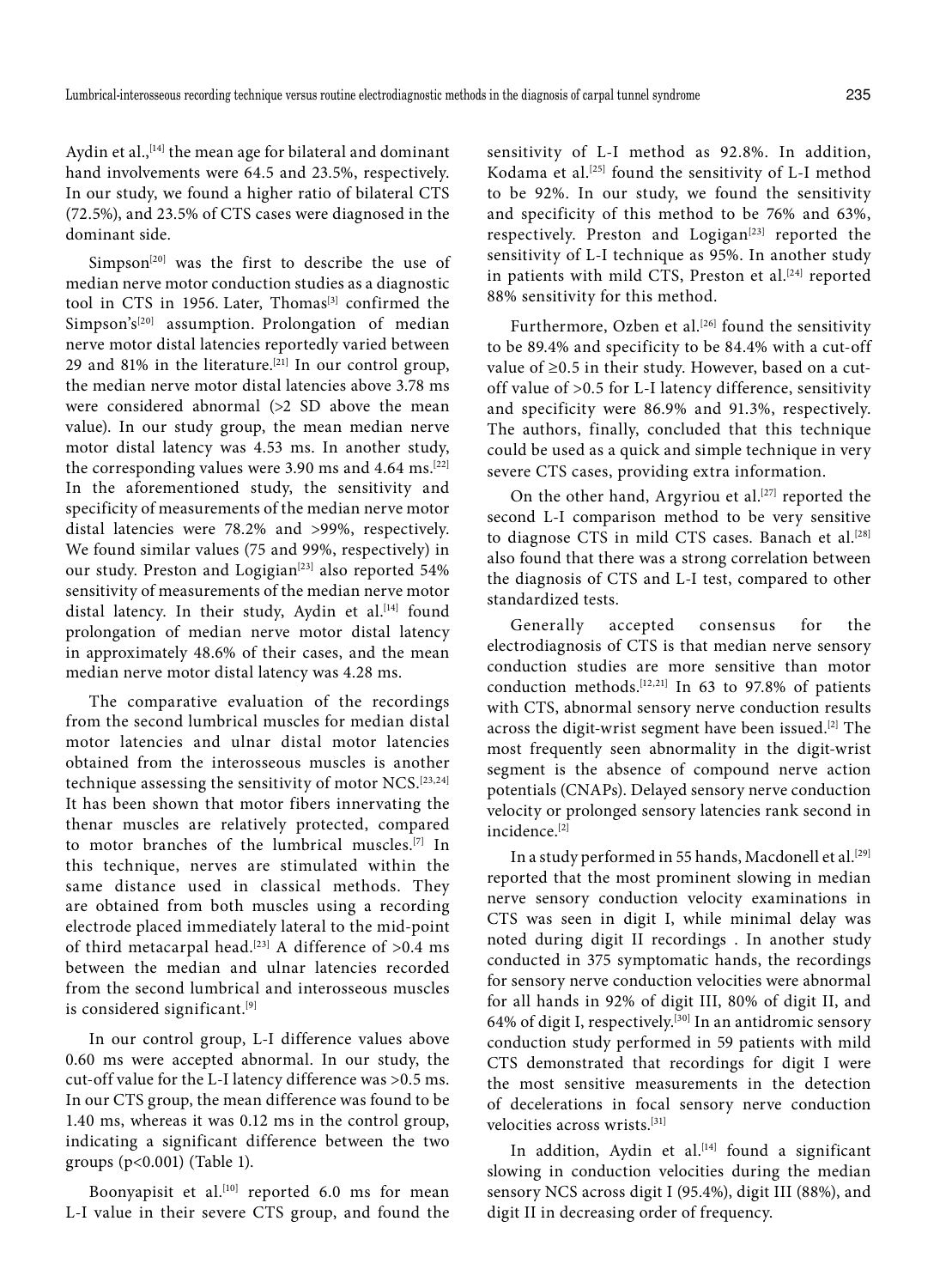In our study, sensory nerve conduction velocities across the wrist-digit I, II or III had 80%, 64%, and 75% diagnostic sensitivities. Accordingly, the most sensitive segment for the detection of nerve conduction velocities was digit I-wrist, while the least sensitive one was digit II-wrist segments. Relative protection of the digit II-wrist segment from trauma might be related to the anatomical configuration of median nerve inside the carpal tunnel. Median nerve was also demonstrated most vulnerable to compressive forces at the distal segment of carpal tunnel, where the median nerve divides into motor and sensory branches. At this level, fibers of median nerve passing below transverse carpal ligament and extending to digits I and III run on the anterolateral aspect of the nerve, while those approaching to medial aspect of digit IV parallel the nerve anteromedially. Nerve fibers coursing toward digit II run posteriorly within the confines of central portion of the tunnel. Therefore, it has been suggested that, in CTS , direct compressive or ischemic impact on nerve is not uniformly distributed, and some fibers are more severely affected.[7]

Furthermore, palm-wrist sensory nerve conduction studies have higher additive diagnostic sensitivity for CTS.<sup>[6]</sup> Kimura<sup>[32]</sup> diagnosed CTS in 63% of their patients, and adjunctive application of palmar stimulation revealed another 23% of cases with CTS.

Many laboratories consider palm-wrist sensory nerve conduction studies as a standard diagnostic test for CTS.<sup>[6]</sup> Aydin et al.<sup>[14]</sup> found prolonged sensory nerve conduction velocities across the palm-digit segments in 98.5% of their cases. Demirci and Sonel<sup>[33]</sup> investigated which test was more sensitive in patients with early stage CTS and found that the most sensitive tests were palm-wrist test and median/radial-digit I differential latencies test. In our study, the sensitivity of palm-wrist conduction velocity was found to be 88%, indicating the highest rate of diagnostic accuracy among all NCS to date.

To increase the diagnostic accuracy in cases with normal conventional test results, various comparative methods have been suggested.<sup>[6]</sup> Measurements of median and ulnar-palmar mixed latencies and median/ ulnar-digit IV differential latencies are most widely used methods.<sup>[33,34]</sup> Uncini et al.<sup>[35]</sup> found sensitivities of measurements of digit IV-wrist median-ulnar differential latencies, median-ulnar palmar mixed latencies, and L-I method to be 77%, 56%, and 10%, respectively. In a study conducted by Preston et al.,<sup>[24]</sup> the corresponding rates of sensitivity were 91%, 97%, and 88%, respectively.

Among the comparative tests, the record of median-ulnar sensory latency difference of the digit IV commonly used in the diagnosis of CTS. Aygul et al.[36] found the sensitivity of this test to be 77%. In our study, the sensitivity of differential latencies of digit IV-median/ulnar nerves was found to be 60%, which was the lowest rate among all NCS. We believe that our established cut-off value of >0.89 ms for abnormal differential latencies derived from the results of the control group might contribute to this low rate of sensitivity. In the literature, however, the cut-off value for this test is often >0.40 ms. In our cases with CTS, the mean differential M-U latency was found to be  $0.5 \pm 0.7$  ms.

In the comparative NCS with median nerve, radial nerve has been preferred over ulnar nerve due to relatively rare occurrence of entrapment of superficial radial nerve. The differential latency of median-ulnar nerve is <0.5 ms with antidromic stimulation.[9,34] Pease et al.[37] found CTS in 333 patients using conventional methods with 78% sensitivity, while this method yielded 87% sensitivity.

In our study, for the differences in latencies of median-ulnar NCS, the cut-off value was set at 0.60 ms. The sensitivity of this test was 76%. Leblebici et al.<sup>[38]</sup> and Pease et al.<sup>[37]</sup> compared median-ulnar and median-radial nerve latency differences in patients with early stage CTS, and both tests were found to be good alternatives to identify early stage CTS patients.<sup>[37,38]</sup> Eftekharsadat et al.<sup>[39]</sup> described radialmedian latency difference study and wrist segment nerve conduction velocity study using two-segment technique as the most valuable techniques in the diagnosis of CTS.

In general, the sensitivities of amplitude studies in CTS are low. Cioni et al.<sup>[30]</sup> revealed that measurements of median nerve SNAP amplitudes were much more inferior to those of sensory nerve conduction velocity, and it must be abandoned as a diagnostic test for CTS. In our study, compared to the control group , digit I-IV and palm-wrist median nerve SNAP amplitudes were significantly lower in the patients with CTS. However, the mean SNAP amplitudes recorded in CTS were above abnormal values. Therefore, we consider that CTS diagnosis cannot be made firmly based on the recordings of SNAP amplitudes alone, and nerve conduction velocities must be calculated.

On the contrary, we found lower sensitivity and specificity of second L-I latency difference technique.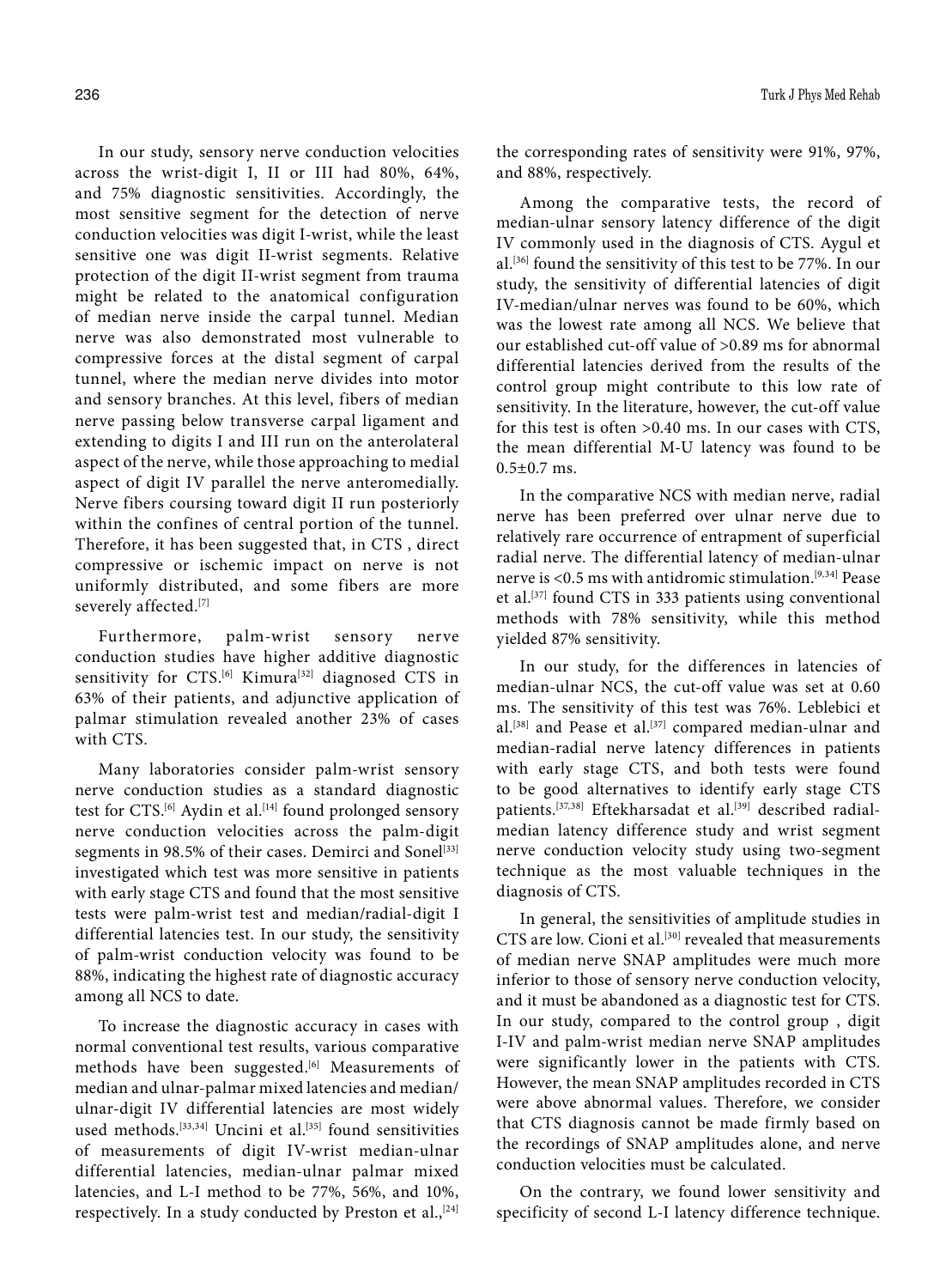The reason for this can be that our study group included 75.6% mild to moderate CTS patients. We believe that, if we had higher rate of severe CTS cases, our values could have been higher. Therefore, the main limitation of our study is that we were unable to evaluate our CTS cases separately according to the grade of involvement. Thus, the sensitivity and specificity of the testing methods of mild, moderate, and serious CTS cases were unable to be evaluated separately.

In conclusion, L-I method has a good diagnostic sensitivity for CTS. However, the sensitivities of median palm-wrist sensory conduction velocity, median digit I-wrist sensory conduction velocity, and median motor distal latency over the APB muscle were higher in our study. Therefore, in the evaluation of cases with CTS, L-I method can be considered as an adjunctive technique. Further large-scale, comparative studies including subgroup analyses for grading the severity of CTS would yield more accurate results about the diagnostic sensitivity of this technique.

## **Declaration of conflicting interests**

The authors declared no conflicts of interest with respect to the authorship and/or publication of this article.

#### **Funding**

The authors received no financial support for the research and/or authorship of this article.

#### **REFERENCES**

- 1. Logigian EL, Busis NA, Berger AR, Bruyninckx F, Khalil N, Shahani BT, et al. Lumbrical sparing in carpal tunnel syndrome: anatomic, physiologic, and diagnostic implications. Neurology 1987;37:1499-505.
- 2. Oh SJ. Nerve conduction in focal neuropathies. In: Oh SJ, editor. Clinical Electromyography, Nerve Conduction Studies. 3rd ed. Philadelphia: Lippincott Williams & Wilkins; 2003. p. 601-94.
- 3. Thomas PK. Motor nerve conduction in the carpal tunnel syndrome. Neurology 1960;10:1045-50.
- 4. Raudino F. Tethered median nerve stress test in the diagnosis of carpal tunnel syndrome. Electromyogr Clin Neurophysiol 2000;40:57-60.
- 5. Katz JN, Larson MG, Sabra A, Krarup C, Stirrat CR, Sethi R, et al. The carpal tunnel syndrome: diagnostic utility of the history and physical examination findings. Ann Intern Med 1990;112:321-7.
- 6. Oh SJ. Nerve conduction techniques. In: Oh SJ, editor. Clinical Electromyography, Nerve Conduction Studies. 3rd ed. Philadelphia: Lippincott Williams & Wilkins; 2003. p. 37-53.
- 7. Yates SK, Yaworski R, Brown WF. Relative preservation of lumbrical versus thenar motor fibres in neurogenic disorders. J Neurol Neurosurg Psychiatry 1981;44:768-74.
- 8. Therimadasamy AK, Li E, Wilder-Smith EP. Can studies of

the second lumbrical interossei and its premotor potential reduce the number of tests for carpal tunnel syndrome? Muscle Nerve 2007;36:491-6.

- 9. Stevens JC. AAEM minimonograph #26: the electrodiagnosis of carpal tunnel syndrome. American Association of Electrodiagnostic Medicine. Muscle Nerve 1997;20:1477-86.
- 10. Boonyapisit K, Katirji B, Shapiro BE, Preston DC. Lumbrical and interossei recording in severe carpal tunnel syndrome. Muscle Nerve 2002;25:102-5.
- 11. Chang MH, Wei SJ, Chiang HL, Wang HM, Hsieh PF, Huang SY. Comparison of motor conduction techniques in the diagnosis of carpal tunnel syndrome. Neurology 2002;58:1603-7.
- 12. Kuntzer T. Carpal tunnel syndrome in 100 patients: sensitivity, specificity of multi-neurophysiological procedures and estimation of axonal loss of motor, sensory and sympathetic median nerve fibers. J Neurol Sci 1994;127:221-9.
- 13. Padua L, Lo Monaco M, Valente EM, Tonali PA. A useful electrophysiologic parameter for diagnosis of carpal tunnel syndrome. Muscle Nerve 1996;19:48-53.
- 14. Aydin G, Keleş I, Ozbudak Demir S, Baysal AI. Sensitivity of median sensory nerve conduction tests in digital branches for the diagnosis of carpal tunnel syndrome. Am J Phys Med Rehabil 2004;83:17-21.
- 15. de Azevedo JW, de Oliveira AB, Nascimento Vd, de Paiva HR Jr, Viecili L, Rocha MA. Profile of patıents on sick leave with carpal tunnel syndrome. Acta Ortop Bras 2015;23:244-6.
- 16. Violante FS, Farioli A, Graziosi F, Marinelli F, Curti S, Armstrong TJ, et al. Carpal tunnel syndrome and manual work: the OCTOPUS cohort, results of a tenyear longitudinal study. Scand J Work Environ Health 2016;42:280-90.
- 17. Karne SS, Bhalerao NS. Carpal Tunnel Syndrome in Hypothyroidism. J Clin Diagn Res 2016;10:36-8.
- 18. Kimura I, Ayyar DR. The carpal tunnel syndrome: electrophysiological aspects of 639 symptomatic extremities. Electromyogr Clin Neurophysiol 1985;25:151-64.
- 19. Kaul MP, Pagel KJ. Value of the lumbrical-interosseous technique in carpal tunnel syndrome. Am J Phys Med Rehabil 2002;81:691-5.
- 20. Simpson JA. Electrical signs in the diagnosis of carpal tunnel and related syndromes. J Neurol Neurosurg Psychiatry 1956;19:275-80.
- 21. Jablecki CK, Andary MT, So YT, Wilkins DE, Williams FH. Literature review of the usefulness of nerve conduction studies and electromyography for the evaluation of patients with carpal tunnel syndrome. AAEM Quality Assurance Committee. Muscle Nerve 1993;16:1392-414.
- 22. Foresti C, Quadri S, Rasella M, Tironi F, Viscardi M, Ubiali E. Carpal tunnel syndrome: which electrodiagnostic path should we follow? A prospective study of 100 consecutive patients. Electromyogr Clin Neurophysiol 1996;36:377-84.
- 23. Preston DC, Logigian EL. Lumbrical and interossei recording in carpal tunnel syndrome. Muscle Nerve 1992;15:1253-7.
- 24. Preston DC, Ross MH, Kothari MJ, Plotkin GM, Venkatesh S, Logigian EL. The median-ulnar latency difference studies are comparable in mild carpal tunnel syndrome. Muscle Nerve 1994;17:1469-71.